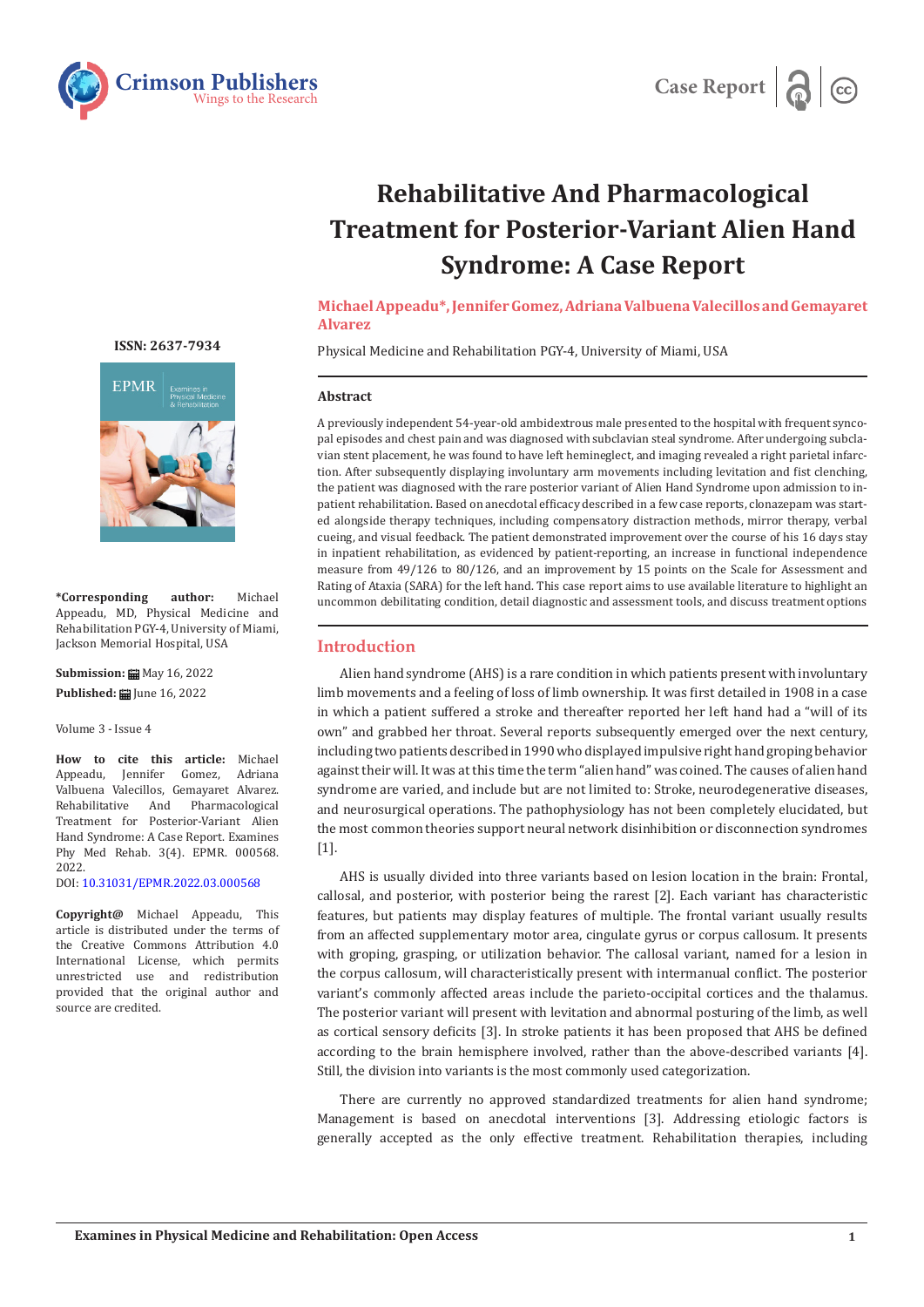cognitive behavioral therapy, visual space training, and distraction have improved symptoms [5]. Mirror therapy has also been demonstrated to lead to motor improvement [6]. An individualized rehabilitation program tailored to the patient's requirements is an important consideration [7]. Pharmacologic treatment methods for alien hand syndrome are variable and include: Maintenance of platelet aggregation inhibitors or anticoagulants to prevent further stroke [8], clonazepam, [2,9-12] botulinum toxin A injection, [9] an immunosuppressant in a case of AHS caused by a form of autoimmune vasculitis, [13] carbamazepine after using clonazepam in a case with associated dystonia and painful spasms, [12] and intravenous diazepam for a case of AHS which presented possibly as a result of seizures [14]. As evidenced in a case of alien hand syndrome treated with both therapeutic and pharmaceutical measures, the combination of the two interventions improved patient quality of life when evaluated by clinical observation, functional independence measures, and patient-reporting [10].

## **Case Report**

We present the case of a previously independent 54-year-old ambidextrous male with an extensive cardiovascular past medical history of uncontrolled diabetes mellitus type 2, hypertension, hyperlipidemia, peripheral vascular disease, vertebral occlusions, bilateral subclavian artery stenosis, percutaneous coronary intervention, and carotid stenosis who initially presented to the hospital with chest pain with strenuous activities, and fainting spells during laughing or coughing. The patient reported four syncopal episodes in the past year, the last occurring 5 months prior to presentation. He was diagnosed with subclavian steal syndrome and underwent right subclavian and right innominate artery stents. Post-extubation, the patient was found to have left hemineglect and a stroke alert was called. CT of his brain was notable for hypodensities in the right frontoparietal and left parietal region suggestive of stroke (Figure 1). CTA redemonstrated extensive intracranial and extracranial atherosclerotic changes. No tPA was administered as the patient was outside the therapeutic window. The patient was stabilized, continued on aspirin and Ticagrelor, and admitted to our inpatient rehabilitation center to maximize function and independence with physical therapy, occupational therapy, and speech therapy 3 times per day, 6 days per week over the course of 16 days.



**Figure 1:** CT Brain.

At the point of admission to inpatient rehabilitation, the patient complained of "electrical pain" in his left arm, weakness, involuntary left arm movements such as reaching behind his head and raising his arm up in the air, and insomnia. At times, the patient's left arm became clenched uncontrollably. He became frustrated and stated, "it has a mind of its own." On examination he was oriented to self and time, but not location. He displayed severe left sided inattention, impaired bilateral upper and lower extremity coordination, decreased left upper and lower extremity proprioception, and left upper extremity ataxia. Muscle strength testing was 4/5 in his left upper and lower extremity, and 5/5 in all other extremities. He was found to have increased tone in his

left triceps, with a modified Ashworth scale score of 1+/4. Reflexes were 1+ throughout, and he was found to have no clonus and negative Hoffman's sign. The patient demonstrated motor apraxia and decreased functional mobility to complete activities of daily living. Given the patient's clinical findings, he was diagnosed with posterior variant AHS.

After reviewing the limited literature on AHS on Pubmed using the search terms "Alien Hand Syndrome treatment" or "Alien Hand syndrome treated," we found 28 relevant case reports in which patients with alien hand syndrome were treated with rehabilitation, medication, or both. The available literature is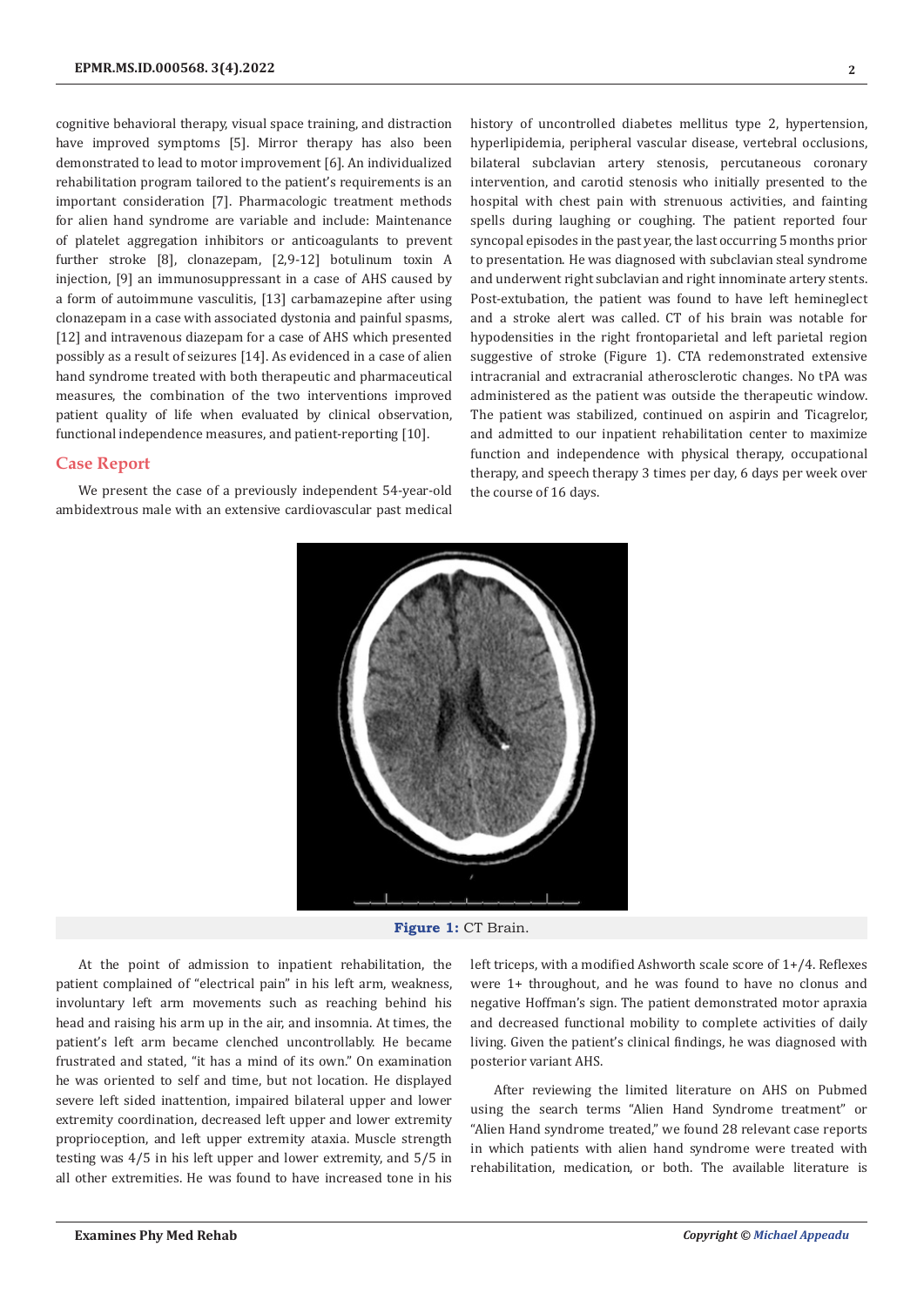applicable to our case. For the first week of inpatient rehabilitation, the patient was treated by physical therapists, occupational therapists, neuropsychologists and speech therapists with various rehabilitation techniques, including verbal and tactile cueing, constraint therapy, mirror therapy, biofeedback, and distraction of the affected limb. After a week, the left hand symptoms had only minimally improved. We started the patient on Clonazepam 0.5mg at bedtime, with the plan to increase to twice daily if he tolerated the initial dose. Given the patient's insomnia, the clonazepam was intended to both aid the patient with sleep and his AHS. That night, however, the patient became more restless, so the nightly dose of clonazepam was discontinued. The patient was subsequently given Quetiapine 12.5mg at night for insomnia as he had already failed melatonin and trazodone, and did not improve with sleep hygiene strategies by that time. For AHS he was started on Clonazepam 0.25mg in the morning until discharge. His left hand symptoms improved over this time period.

The patient's AHS was assessed using the functional independence measure (FIM) and the Scale for Assessment and Rating of Ataxia (SARA). On admission, the patient's FIM score was 49/126. On discharge, FIM was 80/126 (Table 1). On admission, the Scale for Assessment and Rating of Ataxia (SARA) initial score for the patient's left hemibody was 16/16, and on discharge the score was 1/16 (Table 2). At the time of discharge, the patient reported no pain, and demonstrated improvement in the functional use of his left upper extremity for ADLs. He and his family were educated on his deficits, and techniques to counteract them to support his safety during mobility and ADLs. The patient was advised to follow-up for outpatient physical therapy, occupational therapy, speech therapy, and neuropsychology.

| <b>Activity</b>                   | <b>Admission</b> | <b>Discharge</b> |  |
|-----------------------------------|------------------|------------------|--|
| Eating                            | 4                | 4                |  |
| Upper body dressing               | 2                | $\overline{4}$   |  |
| Lower body dressing               | $\mathbf{1}$     | $\overline{4}$   |  |
| <b>Bathing</b>                    | 1                | $\overline{4}$   |  |
| Grooming                          | 4                | 5                |  |
| Bowel management                  | 7                | 7                |  |
| Bladder management                | 7                | 7                |  |
| Toileting                         | $\mathbf{1}$     | $\overline{4}$   |  |
| Transfers: Tub, Shower            | $\mathbf{1}$     | $\overline{4}$   |  |
| Transfers: Toilet                 | $\overline{2}$   | $\overline{4}$   |  |
| Locomotion: Stairs                | $\overline{2}$   | $\overline{4}$   |  |
| Transfers: Bed, chair, wheelchair | $\overline{2}$   | $\overline{4}$   |  |
| Locomotion: Walk, Wheelchair      | 2B               | 4W               |  |
| Comprehension                     | 3A               | 5A               |  |
| Expression                        | 3V               | 4V               |  |
| Memory                            | 2                | 3                |  |
| Problem Solving                   | 2                | 3                |  |
| Social Interaction                | 3                | 5                |  |

**Table 1:** FIM scores.

| <b>Activity (Left side)</b>        | <b>Score (Admission)</b> | Score (Discharge) |  |
|------------------------------------|--------------------------|-------------------|--|
| Finger chase                       |                          |                   |  |
| Nose-finger test                   |                          |                   |  |
| Fast alternating hand<br>movements |                          |                   |  |
| Heel-shin slide                    |                          |                   |  |

**Table 2:** Scale for the assessment and rating of ataxia (SARA).

## **Discussion**

Based on our patient's clinical findings after his stroke, we were able to diagnose a specific variant of alien hand syndrome which would guide treatment options. The lesion location fits the typical non-dominant (right) parietal lobe location which tends to occur with the posterior variant of AHS. The posterior variant of AHS commonly affects the left, non-dominant hand and leads to involuntary motor activity in the affected extremity that is characteristically less complex (levitation of the limb, ataxia, and clumsy, non-purposeful movements). Our patient's hemineglect and description of the limb feeling as though it is not his own, or "foreignness," is not a universal finding in AHS, and is experienced most commonly with the posterior variant [1]. In making the diagnosis of alien hand syndrome it is important to rule out extrapyramidal symptoms (EPS) and seizures. Given that our patient had parietal lobe infarctions, non-rhythmic and paroxysmal movements, and no antipsychotic medication use, EPS was unlikely. Seizures were also ruled out considering that the patient maintained a conscious state during the involuntary limb movements and the movements did not subscribe to a tonic or clonic nature [2].

Rehabilitation strategies for AHS were employed based on both the available literature and his specific clinical presentation. Compensatory strategies including distraction of the affected limb have been shown to reduce the frequency of AHS movements and were therefore employed early on in the patient's rehabilitation course [15]. In one AHS case study, mirror therapy was shown to improve patient motor speed by restoring concordance between visual feedback and motor intentions. Our occupational therapists utilized this technique in our patient in an attempt to improve voluntary motor control [6]. The patient's AHS manifested with random, involuntary hand-clenching, which caused difficulty in completing a familiar game of dominoes. He also frequently dropped pieces when attempting to complete the nine-hole-PEG test. This was addressed with verbal cueing and tactile cueing; however, the patient's hemianopsia compounded his AHS motor deficits. Moving his left hand into the right hemispace to increase visual feedback, a known method to be efficacious, was implemented with demonstrated improvement [16].

After one week of inpatient rehabilitation, the patient's AHS had not resolved. Most studies detailing pharmacological treatment of AHS after cerebrovascular accidents report the usage of only preventative antiplatelet therapy, usually in combination with rehabilitation [4]. This supportive method has not always yielded significant improvement [17]. Our patient was placed on clonazepam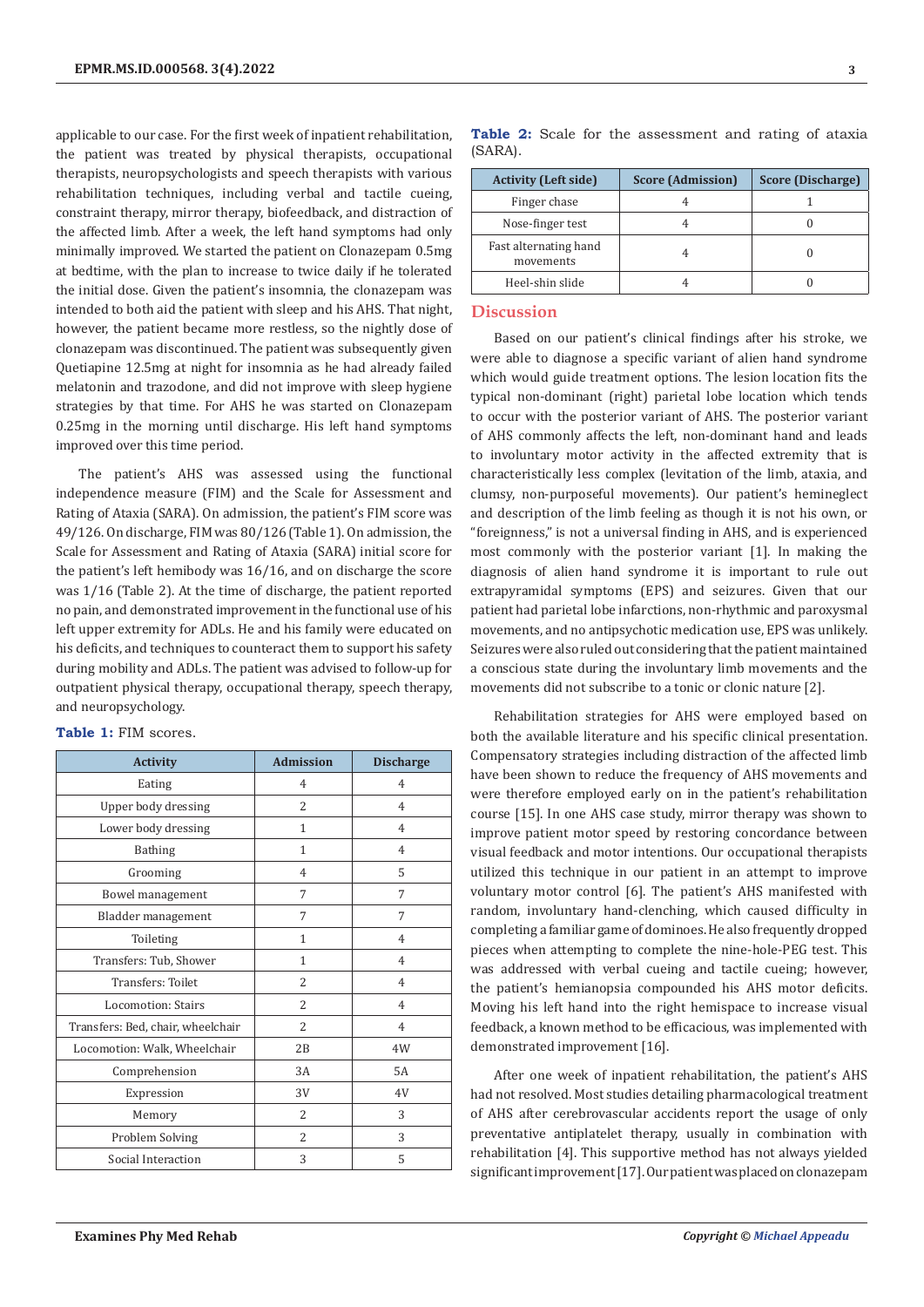initially to target both AHS and insomnia. He unfortunately did not tolerate the bedtime dose, so a lower dose in the morning was given instead. The benzodiazepine has demonstrated efficacy in a few studies for AHS, purportedly due to its effect on GABA receptors, which has been effective in treating dystonia [9]. Botulinum toxin A was also considered as treatment. The mechanism of effect of botulinum toxin A may be related with a sensory effect, a small decrease in strength or both. In one study, a patient with AHS had greater response to botulinum toxin A than clonazepam, but it is still difficult to make generalizations regarding efficacy from a single case [9]. Given the quicker onset of drug action, a limited ability for outpatient therapy given the COVID-19 pandemic, and patient financial considerations, clonazepam was the preferred treatment.

It is important to address patient emotional issues as well when treating AHS. Initially, our patient displayed stress and frustration with the rehabilitation process. Patient stress and emotions may worsen symptoms of AHS. 4 It was therefore crucial that the neuropsychology team assess the patient. He was receptive to these sessions to process his emotions, and became considerably less irritable over his rehabilitation course. Mood symptoms can be exacerbated by decreased sleep. Therefore, addressing the patient's insomnia with low dose quetiapine after other sleep agents did not help was an important factor in his recovery. Although it is unknown if it was directly tied to AHS, insomnia is a common occurrence in stroke patients and should be addressed during the rehabilitation of this patient population [18].

| 5) Finger chase<br>Rated separately for each side<br>Proband sits comfortably. If necessary, support of feet<br>and trunk is allowed. Examiner sits in front of proband<br>and performs 5 consecutive sudden and fast pointing<br>novements in unpredictable directions in a frontal plane,<br>at about 50 % of proband's reach. Movements have an<br>amplitude of 30 cm and a frequency of 1 movement<br>every 2 s. Proband is asked to follow the movements<br>with his index finger, as fast and precisely as possible.<br>Average performance of last 3 movements is rated.                                                                                                                                                                                                                                                                     |       |      | <b>5) Nose-finger test</b>                                                                                                                                                                                                                                                                                                                                                                                                                                                                                                                                                                                                                                                                                                   |       |      |  |
|-----------------------------------------------------------------------------------------------------------------------------------------------------------------------------------------------------------------------------------------------------------------------------------------------------------------------------------------------------------------------------------------------------------------------------------------------------------------------------------------------------------------------------------------------------------------------------------------------------------------------------------------------------------------------------------------------------------------------------------------------------------------------------------------------------------------------------------------------------|-------|------|------------------------------------------------------------------------------------------------------------------------------------------------------------------------------------------------------------------------------------------------------------------------------------------------------------------------------------------------------------------------------------------------------------------------------------------------------------------------------------------------------------------------------------------------------------------------------------------------------------------------------------------------------------------------------------------------------------------------------|-------|------|--|
|                                                                                                                                                                                                                                                                                                                                                                                                                                                                                                                                                                                                                                                                                                                                                                                                                                                     |       |      | Rated separately for each side<br>Proband sits comfortably. If necessary, support of feet<br>and trunk is allowed. Proband is asked to point repeatedly<br>with his index finger from his nose to examiner's finger<br>which is in front of the proband at about 90 % of<br>reband's reach. Movements are performed at moderate<br>speed. Average performance of movements is rated<br>according to the amplitude of the kinetic tremor.                                                                                                                                                                                                                                                                                     |       |      |  |
| ۰<br>No dysmetria<br>Dysmetria, under/overshooting target <5 cm<br>٤<br>Dysmetria, under/overshooting target < 15 cm<br>z.<br>Dysmetria, under/ overshooting target > 15 cm<br>э<br>Unable to perform 5 pointing movements                                                                                                                                                                                                                                                                                                                                                                                                                                                                                                                                                                                                                          |       |      | ō<br>No tremor<br>Tremer with an amplitude < 2 cm<br>٠<br>2<br>Tremer with an amplitude < 5 cm<br>з<br>Tremer with an amplitude > 5 cm<br>Unable to perform 5 pointing movements                                                                                                                                                                                                                                                                                                                                                                                                                                                                                                                                             |       |      |  |
| <b>Score</b>                                                                                                                                                                                                                                                                                                                                                                                                                                                                                                                                                                                                                                                                                                                                                                                                                                        | Right | Left | Score                                                                                                                                                                                                                                                                                                                                                                                                                                                                                                                                                                                                                                                                                                                        | Right | Left |  |
| 7) Fast alternating hand movements<br>Rated separately for each side<br>Proband sits comfortably. If necessary, support of feet<br>and trunk is allowed. Proband is asked to perform 10<br>cycles of repetitive alternation of pro- and supinations of<br>the hand on his/her thigh as fast and as precise as<br>possible. Movement is demonstrated by examiner at a<br>speed of approx. 10 cycles within 7 s. Exact times for<br>movement execution have to be taken.<br>۰<br>Normal, no irregularities (performs <10s)<br>Slightly irregular (performs <10s)<br>$\mathbf{r}$<br>Clearly irregular, single movements difficult<br>to distinguish or relevant interruptions, but<br>performs <10s<br>з.<br>Very irregular, single movements difficult<br>to distinguish or relevant interruptions,<br>performs >10s<br>Unable to complete 10 cycles |       |      | B) Heel-shin slide<br>Rated separately for each side<br>Proband lies on examination bed, without sight of his<br>egs. Proband is asked to lift one leg, point with the heel<br>to the opposite knee, slide down along the shin to the<br>inkle, and lay the leg back on the examination bod. The<br>ask is performed 3 times. Slide-down movements should<br>be performed within 1 s. If proband slides down without<br>centact to shin in all three trials, rate 4.<br>Normal<br>a<br>Slightly abnormal, contact to shin maintained<br>1<br>Clearly abnormal, goes off shin up to 3 times<br>2<br>during 3 cycles<br>Severely abnormal, goes off shin 4 or more times<br>х<br>during 3 cycles<br>Unable to perform the task |       |      |  |
| <b>Score</b>                                                                                                                                                                                                                                                                                                                                                                                                                                                                                                                                                                                                                                                                                                                                                                                                                                        | Right | Left | <b>Score</b>                                                                                                                                                                                                                                                                                                                                                                                                                                                                                                                                                                                                                                                                                                                 | Right | Left |  |
| mean of both sides (R+L)/2                                                                                                                                                                                                                                                                                                                                                                                                                                                                                                                                                                                                                                                                                                                                                                                                                          |       |      | mean of both sides (R+L) / 2                                                                                                                                                                                                                                                                                                                                                                                                                                                                                                                                                                                                                                                                                                 |       |      |  |

**Figure 2:** Supplementary material: SARA scale items 5-8.